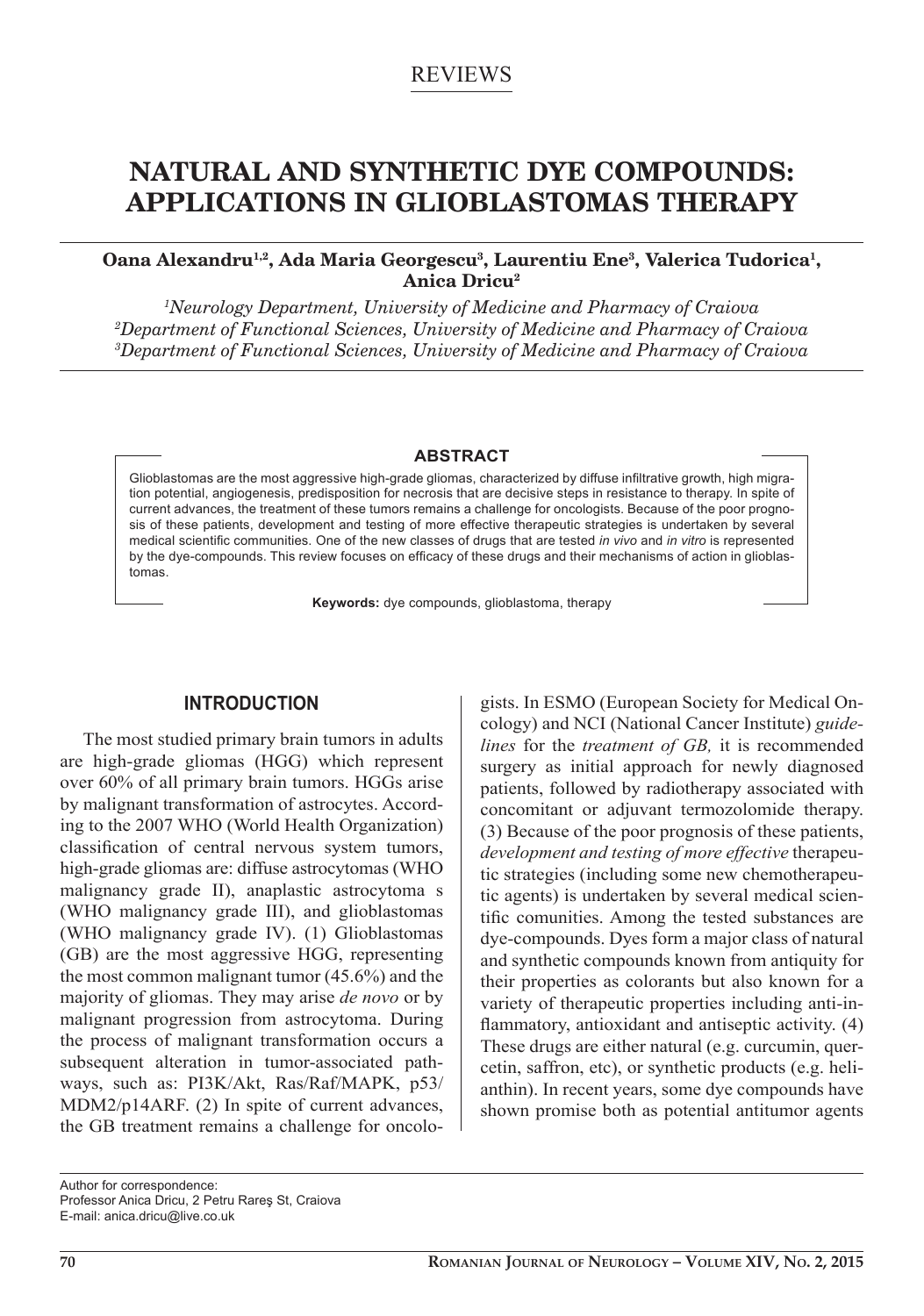alone or in combination with conventional treatment for several types of malignancies. The substances gained attention as chemotherapeutic agents because of their cytotoxic effect on malignant cells as well as their favorable toxicity profile *in vivo*. (5) Dyes have been demonstrated to have antiproliferative effects on cancer cells by inhibiting RTK's (receptor tyrosine kinases) signaling and inducing apoptosis in cancer cells. (5,6) Some of them are also able to inhibit intracellular signal transduction pathways *in vivo.* (5,6) These compounds are reported to be involved in mutagenesis and carcinogenesis. These properties of dyes open a therapeutic window for the treatment of malignant diseases, including glioblastomas.

The current review describes the recent findings regarding the biological activity of some natural (curcumin, quercetin) and synthetic (helianthin, methyl red and methyl yellow) dyes. The review presents the efficacy of these drugs and their mechanisms of action in several types of cancers focusing on glioblastomas.

## **NATURAL DYE COMPOUNDS**

#### **Curcumin**

Curcumin (diferuloymethane) is a polyphenol derived from the rhizome of the herb *Curcuma longa*, popularly known as turmeric. The substance is hydrophobic therefore is poorly soluble in water or other neutral solvents, therefore it's bioavailability is poor. The substance is rapidly metabolized in intestine and also in the liver, so in the end approximately 60-70% of an oral dose gets eliminated in the feces. (7) In clinical studies, curcumin was administrated orally in high doses but the plasmatic levels were also very low. In the last 2 decades the bioavailability of cucumin was enhanced by using new delivery systems like: micelles, (8) liposomal vesicles (9), nanoparticles (9,10), nanoemulsions (11), and phospholipid complexes. (12) The rhizome of Curcuma longa contains a complex of curcuminoids which is formed by: diferuloymethane, demetoxycurcumin, bisdemetoxycurcumin and cyclocurcumin. Commercial curcumin contains only the first three curcuminoids. (13) Turmeric has been used since ancient times (over 2000 years ago) in Asia as a spice, for fabric dyes, cosmetics but also in Indian Ayurvedic medicine for treatment of some disorders like: infections, burns, allergies, rheumatisms, liver disorders, and so on. (14) Nowadays, curcumin is used in *in vivo* and *in vitro* studies, for treatment of several diseases such as antiseptic, antioxidant, anti-inflammatory, but also anti-proliferative, anti-metastatic anti-angiogenic and antimutagenic. (15,16) The substance was used for cancer treatment (17,18) but also for prevention of various types of cancer. (19,20) After the positive results of the first clinical trial in 1987, when turmeric was used for skin cancer treatment, (21) curcumin (either alone or in combination with other chemotherapic agents) was used in numerous clinical trials for the prevention or treatment of various cancers like: colorectal cancer (19), pancreatic cancer (22), breast cancer (17), prostate cancer (23), multiple myeloma (24), lung cancer (25), oral cancer (26), head and neck cancer. (27) In the last decades, several research groups investigated the efficacy of curcumin treatment in GB cell lines. The first report which confirmed the antiproliferative effect of turmeric in GB cell lines dates from 2003. After that, researchers observed that curcumin treatment induced the activation of proapoptotic signals and inhibited anti-apoptotic genes. (29) (Fig. 1) The substance is also capable to inhibit NF-kB signaling pathways, to decrease the expression of genes like Bcl family or IAP ( which normally confer resistance to chemotherapy), to inhibit the expression of MGMT, Ku70, Ku 80 and DNA-PKcs (DNA repair enzymes), which are believed to be involved in GB cell resistance to chemotherapy and radiotherapy. In a study by K.M. Dhandapani et al, turmeric was shown to up-regulate the p53 expression in GB cells. (30) After the inhibition of some anti-apoptotic pathways, like Bcl2, NF-Kb or IAPs, it was found that curcumin can activate PARP and caspase 3 cascades and in consequences to initiate GB cells apoptosis. (29,31) Curcumin is also able to inhibit ING4 signaling pathway in GB cell lines (32) and also activates a non-apoptotic autophagy signal in GB cells, as a result of Akt/mTOR/p7056K pathway inhibition and ERK pathway activation. (33) (Fig.1) Curcumin induces differentiation cascade in GB – initiating cells, both *in vitro* and *in vivo*, followed by decreased self-renewal and clonogenic ability. (34) Furthermore, curcumin treatment inhibits the expression of MMPs (-1,-3, and -14) molecules through the suppression of PKC and MAPK signaling pathways (35) and by the inhibition of AP-1. (36) It is also capable to inhibit G6PT gene expression (37) and to activated proteolytic pathways through both mitochondria or death-receptor (38) or to induce apoptosis mediated through TRAIL/ Apo2L. (39) It was also observed that the substance can sensitize GB cells to other chemotherapeutic agents or to radiotherapy. (30) There are only a few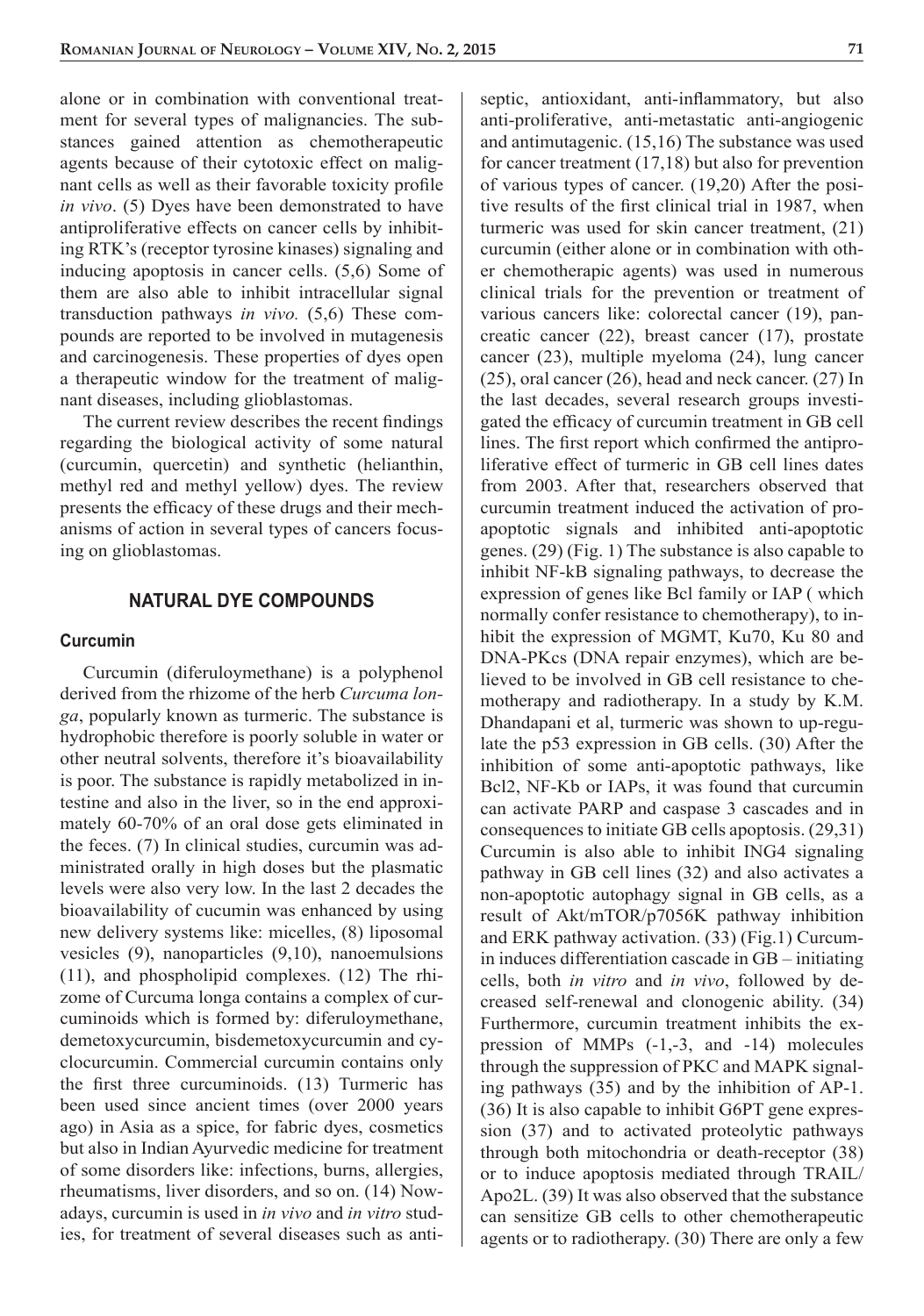*in vivo* studies that used curcumin as a treatment in GB tumors. The first *in vivo* study which results were presented in 2007 used subcutaneous xenograft model of GB. The administration of curcumin inhibited tumor growth and induced autophagy. (40) The next study published in 2010 demonstrated that the administration of turmeric to immune compromised mice diminished the growth of the tumor and improved survival. The compound was able to easy penetrate the blood brain barrier, altering the activities of matrix metalloproteinase -9, down-regulating CD31 and CD105 mRNA, and reducing the hemoglobin content in GB cells. (41) In a study by Zanotto-Filho, A, published in 2012, curcumin was used to treat GB immune-competent rats. The drug was administrated intraperitoneal and determined a decrease of 80% of the tumor volume. The substance proved no toxicity and the normal tissues were minimally affected by the treatment. The authors observed that the treatment affected some intracellular pathways like: PI3-Akt, NFkB, inhibited Bcl-2 expression and altered the mitochondrial activity independently of p53 and PTEN. (42) The preliminary results of a clinical trial which used curcumin in association with other treatments for a personalized and targeted therapy in pediatric brain tumors were also published in 2012. (43) The results are promising showing that individualized targeted therapy might be superior to traditional therapy.

#### **Quercetin**

Another natural dye compound used in GB therapy is quercetin  $(3,3,4,5,7)$ -pentahydroxyflavone). The substance is a flavonol extracted and isolated from *Sophora Japonica L*. The substance is found in vegetables, fruits, tea, olive oil, and so on. Due to its chemical structure quercetin easily forms co-



*FIGURE 1. Molecular targets of curcumin, quercetin and helianthin in glioblastomas*

#### **Abbreviati ons**

**GB** – Glioblastoma; **PARP** – Poly (ADP-ribose) polymerase; **P53** – Protein mass of 53 kDa; **ING4** – Inhibitor of growth protein 4;

PI3-K - Phosphoinositide 3-kinase; MAPK - Mitogen-activated protein kinase; NF-Kb - Nuclear factor kappa-light-chain-enhancer of activated B cells; **Bcl-2** – B-cell lymphoma 2; **IAP** – Inhibitors of apoptosis proteins; **MGMT** – O6-methylguanine-DNA methyltransferase; **Ku70** – 70-kDa protein; **Ku80** – 80-kDa protein; **AKT (PKB)** – protein kinase B; **mTOR** – Mammalian target of rapamycin; **IL-3** – Protein kinase B; **STAT** – Signal Transducer and Activator of Transcription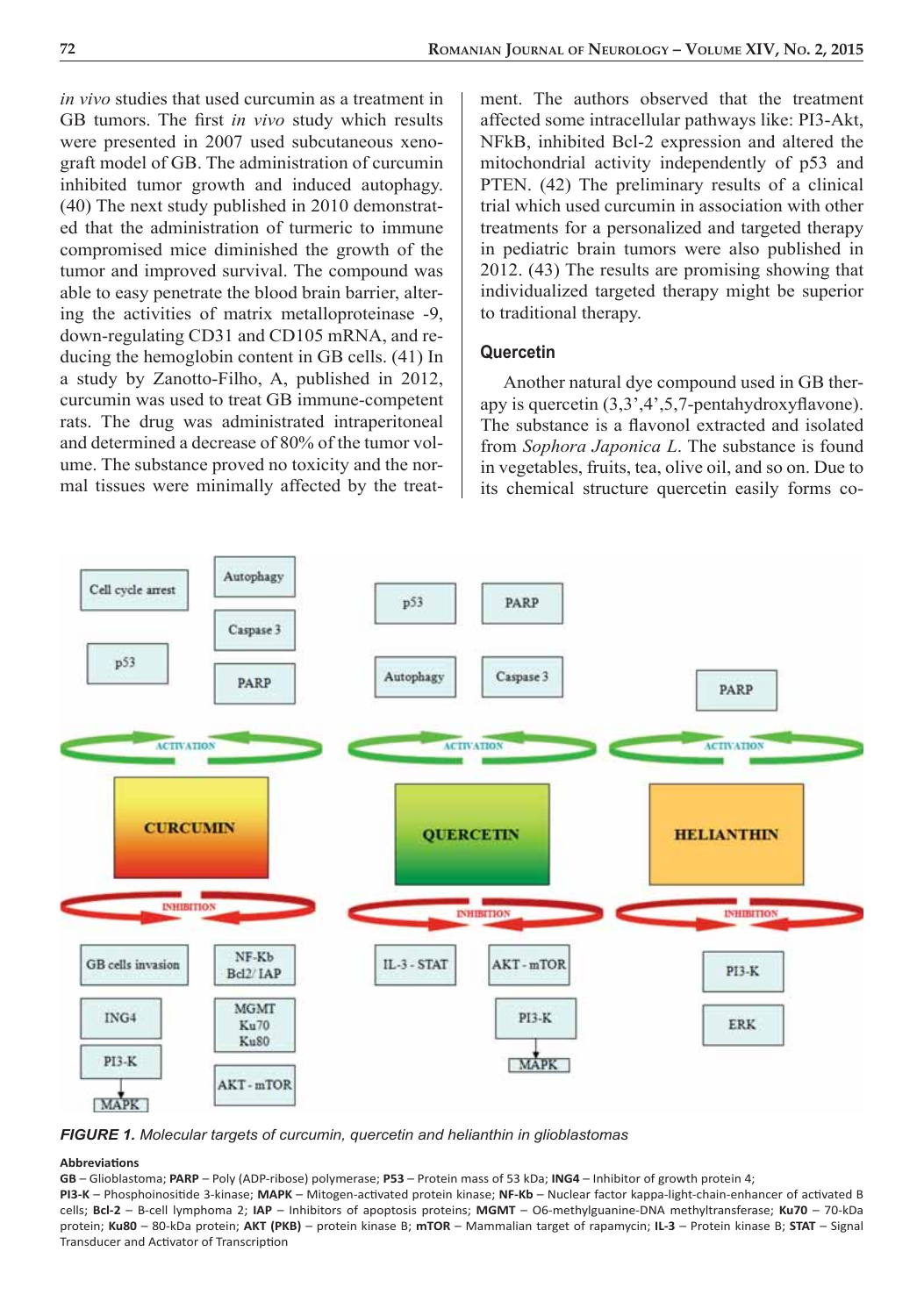loured complexes with metal ions. The drug is poorly soluble in water. The bioavailability is also reduced due to its poor absorption and rapid metabolism. In 2000, it was reported that quercetin glucosides are completely hydrolyzed in ileostomy patients before absorption. (45) In the last years, researchers focused on developing new drug delivery approaches for quercetin, like: prodrugs (46,47), inclusion complexes (48), nanocrystals, microemulsions (49), liposomes, phospholid formulations (50), quercetin-encapsulated polymer nanoparticles (48), quercetin polymeric micelles (51) etc.

Quercetin has many molecular mechanisms of action. It is capable to influence the activity of several enzyme systems both *in vitro* and *in vivo*. Among these enzymes are protein kinases. In fact, quercetin was probably the first described tyrosine kinase inhibitor.  $(52)$  and it was the first tyrosine kinase inhibitor tested in phase I clinical trial.(53) The substance is also capable to down regulate the mutant p53 protein, facilitating cell death. (54) and can arrest cancer cells (leukemia, gastric) in the late G1 phase of the cell cycle. (55)The drug has estrogen receptor binding capacity (56), can inhibit heat shock proteins (57) and the expression of Ras (58) and phosphatidyl-3 kinase proteins. (59) and Iphosphatidylinosotol-4 kinase (60) involved in signaling pathways. Quercetin treatment inhibited malignant cell growth in cancers like: breast, ovarian (61,62), gastric (63), colon, bladder, head and neck, lung (65), leukemia (66), melanoma. (67) (The animal studies that used quercetin demonstrated that the substance seems to be a selective inhibitor of the growth of malignant cells. (68,69) The FDA (Federal Drug *Administration)* has approved the administration of quercetin in humans in 1975. The dose of 100mg quercetin was well tolerated and did not induced side effects. (70) The results of the first clinical trial that used quercetin as treatment for patients diagnosed with cancer no longer responsive to standard therapies were published in 1996. (53)

In the last decades, several research groups investigated the efficacy of quercetin treatment in various GB cell lines. The first report, which confirmed the antiproliferative effect of  $, 3', 4', 5, 7$ -pentahydroxyflavone in GB cell lines, dates from 1996 (71) and it was followed by a number of studies that demonstrated that quercetin exerts its by its antiproliferative effect on GB cells by different mechanisms: inhibition of PI3K-AKT/PKB pathway and activation of ERK-dependent COX-2/PGE (2) (73) and abrogation of IL-3/STAT3 signaling. (74) It was also proved that quercetin promotes apoptosis mediated by caspase-3and influences the feedback balance of MDM  $- P53$  in GB cells. (75) (Fig.1)

The drug is capable to inhibit Hsp and to sensitize GB cells to termozolomide treatment. (76,77) Used in combination with sorafenib, quercetin induces programmed cell death in GB cells. The same effect of the substance was found when used in combination with imperatorin. (77) Until now, there are no clinical studies using quercetin as a treatment on GB patients.

#### **Synthetic azo-dyes**

Until now only helianthin, methyl red and methyl yellow effects were studied in GB therapy in vitro. In our previously studies, we found that among these 3 substances only helianthin had the capability to induce cytotoxicity in GB cell lines. Helianthin induces a reduction of EGFR, IGF-1R, PI3-K and ERK1/2 phosphorylation in GB cells. The drug also induced cleavage of PARP, without affecting the expression of Bcl2 in the studied GB cell lines. Until now there are no *in vivo* studies that used helianthin as an antitumor agent. (78) (Fig.1)

## **CONCLUSIONS**

Clinical results from conventional therapy have been limited. New class of drugs, potentially useful for the treatment of GB patients is required. Dye compounds could be a very promising drugs in cancer treatments. Although much more work is required to test their effect in vivo and in vitro, it is hoped that these compound will help improve the efficacy of anticancer regimes in glioblastoma

**Acknowledgement**: This paper was published under the frame of European Social Found, Human Resources Development Operational Programme 2007-2013, Project no. POSDRU/159/1.5/S/136893 and *PN-II-ID-PCE-2011-*3*-*1041 UEFISCDI, Romania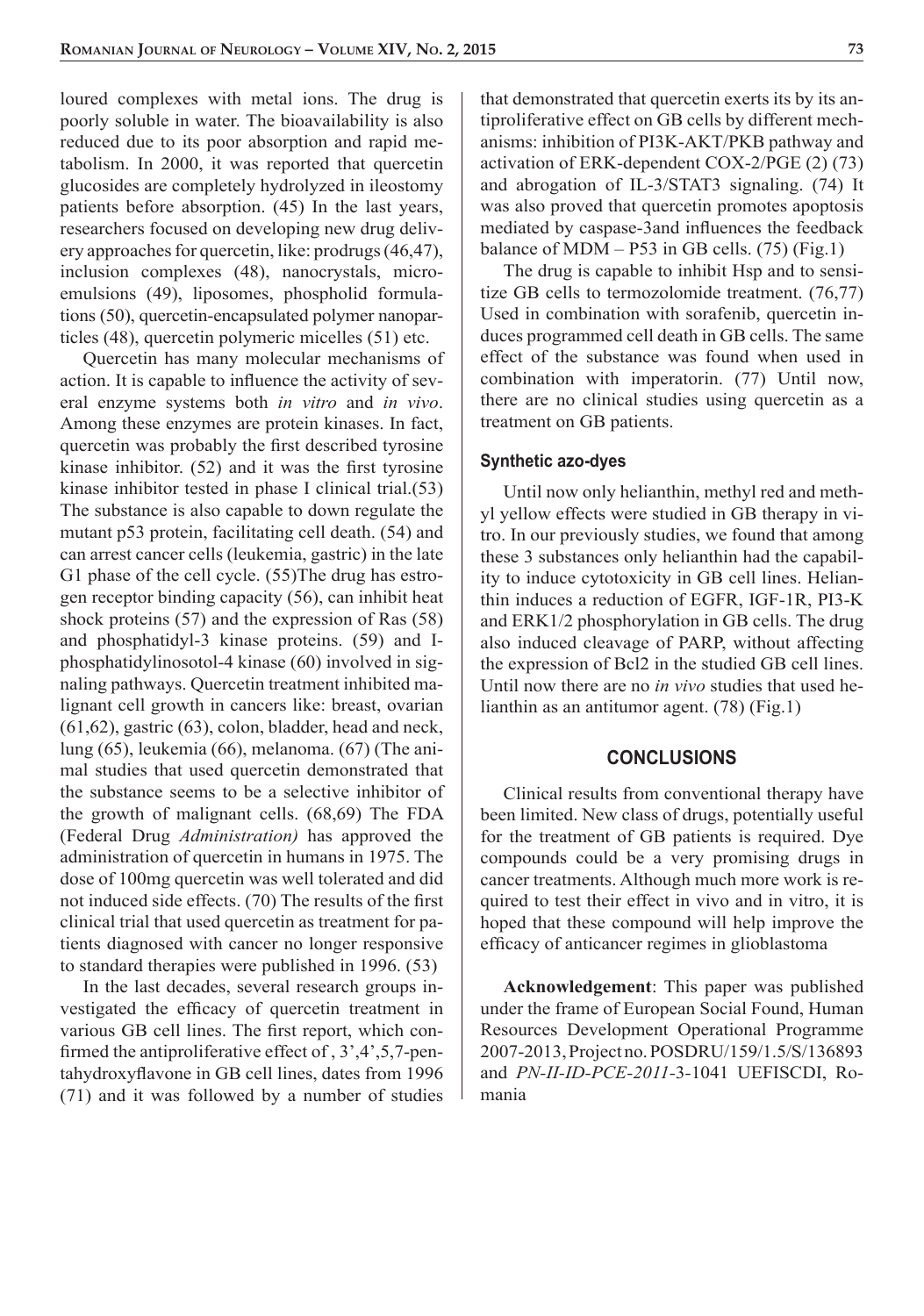#### **REFERENCES**

- **1. Louis D.N., Ohgaki H., Wiestler O.D., et al.** The 2007 WHO classification of tumours of the central nervous system. Acta *Neuropathol.* 2007; 114:97-109.
- **2. Ostrom Q.T., Gittleman H., Farah P., et al.** CBTRUS statistical report: Primary brain and central nervous system tumors diagnosed in the United States in 2006-2010. *Neuro Oncol*. 2013; 15 (Supplement) 2:-56.
- **3. Stupp R., Tonn J.C., Brada M., Pentheroudakis G.** High-grade malignant glioma: ESMO Clinical Practice Guidelines for diagnosis, treatment and follow-up. *Ann Oncol*. 2010; 21 (Supplement) 5:190-3.
- **4. Maheshwari R.K., Singh A.K., Gaddipati J., Srimal R.C.** Multiple biological activities of curcumin: a short review. *Life Sci*. 2006; 78:2081-7.
- **5. Duvoix A., Blasius R., Delhalle S., et al.** Chemopreventive and therapeutic effects of curcumin. *Cancer Lett*. 2005; 223:181-90.
- **6. Arbiser J.L., Klauber N., Rohan R., et al.** Curcumin is an in vivo inhibitor of angiogenesis. *Mol Med*. 1998; 4:376-83.
- **7. Pan M.H., Huang T.M., Lin J.K.** Biotransformation of curcumin through reduction and glucuronidation in mice. *Drug Metab Dispos*. 1999; 27:486-94.
- **8. Ma Z., Haddadi A., Molavi O., Lavasanifar A., Lai R., Samuel J.** Micelles of poly(ethylene oxide)-b-poly(epsilon-caprolactone) as vehicles for the solubilization, stabilization, and controlled delivery of curcumin. *J Biomed Mater Res A*. 2008; 86:300-10.
- **9. Thangapazham R.L., Puri A., Tele S., Blumenthal R., Maheshwari R.K.** Evaluation of a nanotechnology-based carrier for delivery of curcumin in prostate cancer cells. *Int J Oncol.* 2008; 32:1119-23.
- **10. Bisht S., Feldmann G., Soni S., Ravi R., Karikar C., Maitra A.** Polymeric nanoparticle-encapsulated curcumin ("nanocurcumin"): a novel strategy for human cancer therapy. *J Nanobiotechnology*.  $2007:5:3$
- **11. Ganta S., Amiji M.** Coadministration of Paclitaxel and curcumin in nanoemulsion formulations to overcome multidrug resistance in tumor cells. *Mol Pharm.* 2009; 6:928-39.
- **12. Maiti K., Mukherjee K., Gantait A., Saha B.P., Mukherjee P.K.** Curcumin-phospholipid complex: Preparation, therapeutic evaluation and pharmacokinetic study in rats. *Int J Pharm*. 2007; 330:155-63.
- **13. Anand P., Sundaram C., Jhurani S., Kunnumakkara A.B., Aggarwal B.B.** Curcumin and cancer: an "old-age" disease with an "age-old" solution. *Cancer* **Lett**. 2008; 267:133-64.
- **14. Aggarwal B.B., Sundaram C., Malani N., Ichikawa H.** Curcumin: the Indian solid gold. *Adv Exp Med Biol*. 2007; 595:1-75.
- **15. Hatcher H., Planalp R., Cho J., Torti F.M., Torti S.V.** Curcumin: from ancient medicine to current clinical trials. *Cell Mol Life Sci*. 2008; 65:1631-52.
- **16. Moon H.J., Ko W.K., Han S.W., et al.** Antioxidants, like coenzyme Q10, selenite, and curcumin, inhibited osteoclast differentiation by suppressing reactive oxygen species generation. *Biochem Biophys Res Commun*. 2012; 418:247-53.
- **17. Bayet-Robert M., Kwiatkowski F., Leheurteur M., et al.** Phase I dose escalation trial of docetaxel plus curcumin in patients with advanced and metastatic breast cancer. *Cancer Biol Ther*. 2010; 9:8-14.
- **18. Golombick T., Diamond T.H., Manoharan A., Ramakrishna R.** Monoclonal gammopathy of undetermined significance, smoldering multiple myeloma, and curcumin: a randomized, double-blind placebo-controlled cross-over 4g study and an open-label 8g extension study. *Am J Hematol*. 2012; 87:455-60.
- **19. Carroll R.E., Benya R.V., Turgeon D.K., et al.** Phase IIa clinical trial of curcumin for the prevention of colorectal neoplasia. *Cancer Prev Res (Phila)*. 2011; 4:354-64.
- **20. Cheng A.L., Hsu C.H., Lin J.K., et al.** Phase I clinical trial of curcumin, a chemopreventive agent, in patients with high-risk or pre-malignant lesions. *Anticancer Res*. 2001; 21:2895-900.
- **21. Kuttan R., Sudheeran P.C., Josph C.D.** Turmeric and curcumin as topical agents in cancer therapy. *Tumori*. 1987; 73:29-31.
- **22. Epelbaum R., Schaffer M., Vizel B., Badmaev V., Bar-Sela G.** Curcumin and gemcitabine in patients with advanced pancreatic cancer. *Nutr Cancer*. 2010; 62:1137-41.
- **23. Ide H., Tokiwa S., Sakamaki K., et al.** Combined inhibitory effects of soy isoflavones and curcumin on the production of prostate-specific antigen. *Prostate*. 2010; 70:1127-33.
- **24. Marin Y.E., Wall B.A., Wang S., et al.** Curcumin downregulates the constitutive activity of NF-kappaB and induces apoptosis in novel mouse melanoma cells. *Melanoma Res*. 2007; 17:274-83.
- **25. Hastak K., Lubri N., Jakhi S.D., et al.** Effect of turmeric oil and turmeric oleoresin on cytogenetic damage in patients suffering from oral submucous fibrosis. Cancer Lett. 1997; 116:265-9.
- **26. Chainani-Wu N., Silverman S., Jr., Reingold A., et al.** A randomized, placebo-controlled, double-blind clinical trial of curcuminoids in oral lichen planus. *Phytomedicine*. 2007; 14:437-46.
- **27. Kim S.G., Veena M.S., Basak S.K., et al.** Curcumin treatment suppresses IKKbeta kinase activity of salivary cells of patients with head and neck cancer: a pilot study. *Clin Cancer Res*. 2011; 17:5953-61.
- **28. Ambegaokar S.S., Wu L., Alamshahi K., et al.** Curcumin inhibits dose-dependently and time-dependently neuroglial cell proliferation and growth. Neuro *Endocrinol Lett*. 2003; 24:469-73.
- **29. Karmakar S., Banik N.L., Ray S.K.** Curcumin suppressed anti-apoptotic signals and activated cysteine proteases for apoptosis in human malignant glioblastoma U87MG cells. *Neurochem Res*. 2007; 32:2103-13.
- **30. Dhandapani K.M., Mahesh V.B., Brann D.W.** Curcumin suppresses growth and chemoresistance of human glioblastoma cells via AP-1 and NFkappaB transcription factors. *J Neurochem*. 2007; 102:522-38.
- **31. Kang S.K., Cha S.H., Jeon H.G.** Curcumin-induced histone hypoacetylation enhances caspase-3-dependent glioma cell death and neurogenesis of neural progenitor cells. *Stem Cells Dev*. 2007; 15:165-74.
- **32. Liu E., Wu J., Cao W., et al.** Curcumin induces G2/M cell cycle arrest in a p53-dependent manner and upregulates ING4 expression in human glioma. *J Neurooncol*. 2007; 85:263-70.
- **33. Shinojima N., Yokoyama T., Kondo Y., Kondo S.** Roles of the Akt/ mTOR/p70S6K and ERK1/2 signaling pathways in curcumin-induced autophagy. *Autophagy*. 2007; 3:635-7.
- **34. Zhuang W., Long L., Zheng B., et al.** Curcumin promotes differentiation of glioma-initiating cells by inducing autophagy. *Cancer Sci*. 2012; 103:684-90.
- **35. Woo M.S., Jung S.H., Kim S.Y., et al.** Curcumin suppresses phorbol ester-induced matrix metalloproteinase-9 expression by inhibiting the PKC to MAPK signaling pathways in human astroglioma cells. *Biochem Biophys Res Commun*. 2005; 335:1017-25.
- **36. Kim S.Y., Jung S.H., Kim H.S.** Curcumin is a potent broad spectrum inhibitor of matrix metalloproteinase gene expression in human astroglioma cells. Biochem *Biophys Res Commun.* 2005; 337:510-6.
- **37. Belkaid A., Copland I.B., Massillon D., Annabi B.** Silencing of the human microsomal glucose-6-phosphate translocase induces glioma cell death: potential new anticancer target for curcumin. *FEBS Lett*. 2006; 580:3746-52.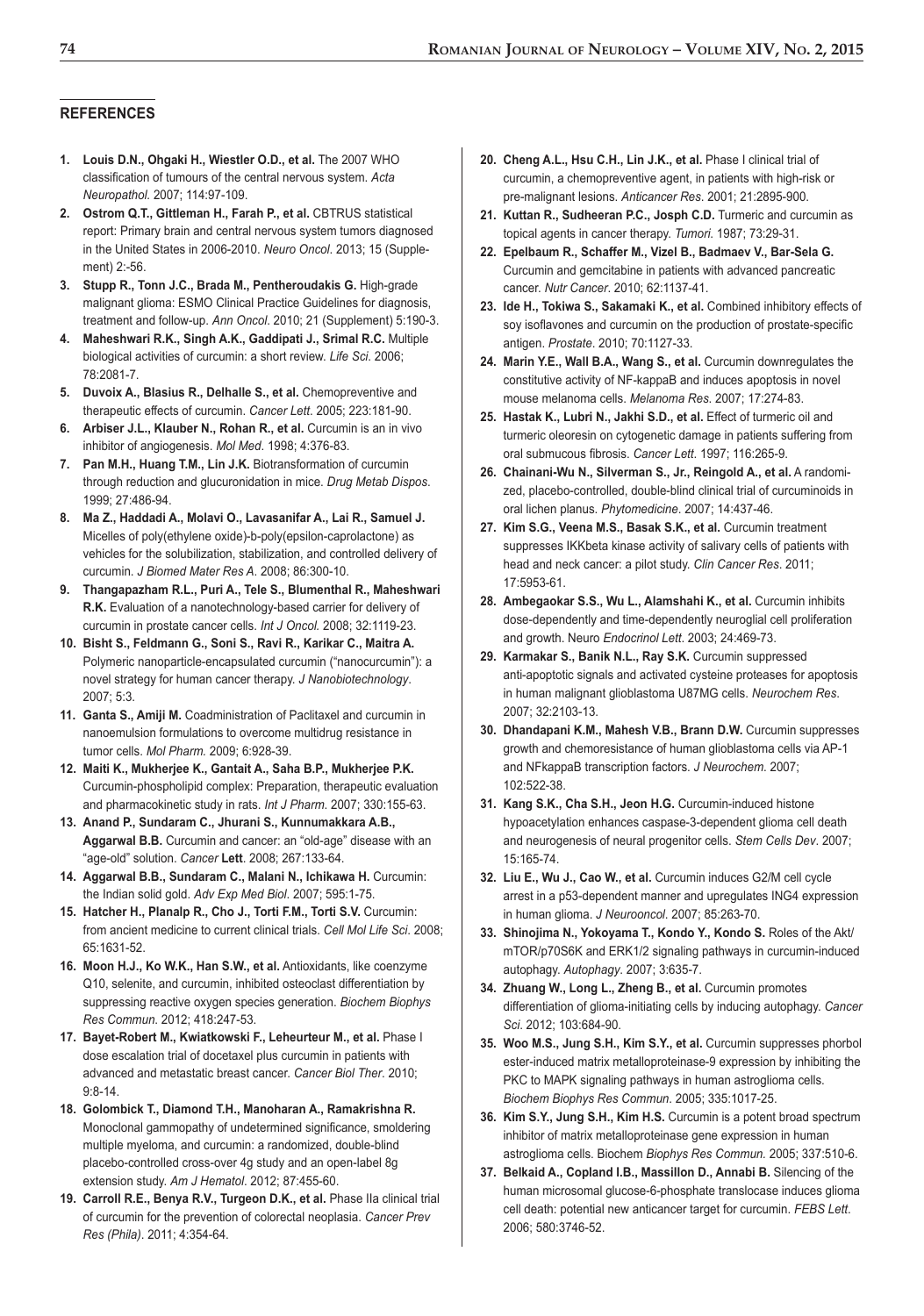- **38. Karmakar S., Banik N.L., Patel S.J., Ray S.K.** Curcumin activated both receptor-mediated and mitochondria-mediated proteolytic pathways for apoptosis in human glioblastoma T98G cells. *Neurosci Lett*. 2006; 407:53-8.
- **39. Gao X., Deeb D., Jiang H., Liu Y.B., Dulchavsky S.A., Gautam S.C.** Curcumin differentially sensitizes malignant glioma cells to TRAIL/Apo2L-mediated apoptosis through activation of procaspases and release of cytochrome c from mitochondria. *J Exp Ther Oncol*. 2005; 5:39-48.
- **40. Aoki H., Takada Y., Kondo S., Sawaya R., Aggarwal B.B., Kondo Y.** Evidence that curcumin suppresses the growth of malignant gliomas in vitro and in vivo through induction of autophagy: role of Akt and extracellular signal-regulated kinase signaling pathways. *Mol Pharmacol*. 2007; 72:29-39.
- **41. Perry M.C., Demeule M., Regina A., Moumdjian R., Beliveau R.** Curcumin inhibits tumor growth and angiogenesis in glioblastoma xenografts. *Mol Nutr Food Res.* 2010; 54:1192-201.
- **42. Zanotto-Filho A., Braganhol E., Edelweiss M.I., et al.** The curry spice curcumin selectively inhibits cancer cells growth in vitro and in preclinical model of glioblastoma. *J Nutr Biochem*. 2012; 23:591-601.
- 43. Wolff J.E., Brown R.E., Buryanek J., Pfister S., Vats T.S., Rytting **M.E.** Preliminary experience with personalized and targeted therapy for pediatric brain tumors. *Pediatr Blood Cancer.*; 59:27-33.
- **44. Cornard J.P., Dangleterre L., Lapouge C.** Computational and spectroscopic characterization of the molecular and electronic structure of the Pb(II)-quercetin complex. *J Phys Chem A.* 2005; 109:10044-51.
- **45. Walle T., Otake Y., Walle U.K., Wilson F.A.** Quercetin glucosides are completely hydrolyzed in ileostomy patients before absorption. *J Nutr*. 2000; 130:2658-61.
- **46. Puoci F., Morelli C., Cirillo G., et al.** Anticancer activity of a quercetin-based polymer towards HeLa cancer cells. *Anticancer Res*. 2012; 32:2843-7.
- **47. Lin C.F., Leu Y.L., Al-Suwayeh S.A., Ku M.C., Hwang T.L., Fang J.Y.** Anti-inflammatory activity and percutaneous absorption of quercetin and its polymethoxylated compound and glycosides: the relationships to chemical structures. *Eur J Pharm Sci*. 2012; 47:857-64.
- **48. Kakran M., Shegokar R., Sahoo N.G., Shaal L.A., Li L., Muller R.H.** Fabrication of quercetin nanocrystals: comparison of different methods. *Eur J Pharm Biopharm.*2012;80:113-21.
- **49. Gao Y., Wang Y., Ma Y., et al.** Formulation optimization and in situ absorption in rat intestinal tract of quercetin-loaded microemulsion. *Colloids Surf B Biointerfaces*. 2009; 71:306-14.
- **50. Dhawan S., Kapil R., Singh B.** Formulation development and systematic optimization of solid lipid nanoparticles of quercetin for improved brain delivery. *J Pharm Pharmacol*. 201; 63:342-51.
- **51. Tan B.J., Liu Y., Chang K.L., Lim B.K., Chiu G.N.** Perorally active nanomicellar formulation of quercetin in the treatment of lung cancer. *Int J Nanomedicine*. 2012; 7:651-61.
- **52. Glossmann H., Presek P., Eigenbrodt E.** Quercetin inhibits tyrosine phosphorylation by the cyclic nucleotide-independent, transforming protein kinase, pp60src. *Naunyn Schmiedebergs Arch Pharmacol*. 1981; 317:100-2.
- **53. Ferry D.R., Smith A., Malkhandi J., et al.** Phase I clinical trial of the flavonoid quercetin: pharmacokinetics and evidence for in vivo tyrosine kinase inhibition. *Clin Cancer Res*. 1996; 2:659-68.
- **54. Avila M.A., Cansado J., Harter K.W., Velasco J.A., Notario V.** Quercetin as a modulator of the cellular neoplastic phenotype. Effects on the expression of mutated H-ras and p53 in rodent and human cells. *Adv Exp Med Biol*. 1996; 401:101-10.
- **55. Yoshida M., Yamamoto M., Nikaido T.** Quercetin arrests human leukemic T-cells in late G1 phase of the cell cycle. *Cancer Res*. 1992; 52:6676-81.
- **56. Piantelli M., Maggiano N., Ricci R., et al.** Tamoxifen and quercetin interact with type II estrogen binding sites and inhibit the growth of human melanoma cells. *J Invest Dermatol*. 1995; 105:248-53.
- **57. Hansen R.K., Oesterreich S., Lemieux P., Sarge K.D., Fuqua S.A.** Quercetin inhibits heat shock protein induction but not heat shock factor DNA-binding in human breast carcinoma cells. *Biochem Biophys Res Commun*. 1997; 239:851-6.
- **58. Ranelletti F.O., Maggiano N., Serra F.G., et al.** Quercetin inhibits p21-RAS expression in human colon cancer cell lines and in primary colorectal tumors. *Int J Cancer*. 2000; 85:438-45.
- **59. Matter W.F., Brown R.F., Vlahos C.J.** The inhibition of phosphatidylinositol 3-kinase by quercetin and analogs. *Biochem Biophys Res Commun.* 1992; 186:624-31.
- **60. Yeh Y.A., Olah E., Wendel J.J., Sledge G.W., Jr., Weber G.** Synergistic action of taxol with tiazofurin and methotrexate in human breast cancer cells: schedule-dependence. *Life Sci*. 1994; 54:431-5.
- **61. Deng X.H., Song H.Y., Zhou Y.F., Yuan G.Y., Zheng F.J.** Effects of quercetin on the proliferation of breast cancer cells and expression of survivin. *Exp Ther Med*. 2013;6:1155-8.
- **62. Gao X., Wang B., Wei X., et al.** Anticancer effect and mechanism of polymer micelle-encapsulated quercetin on ovarian cancer. *Nanoscale*. 2012; 4:7021-30.
- **63. Borska S., Chmielewska M., Wysocka T., Drag-Zalesinska M., Zabel M., Dziegiel P.** In vitro effect of quercetin on human gastric carcinoma: targeting cancer cells death and MDR. *Food Chem Toxicol*. 2012; 50:3375-83.
- **64. Zhang H., Zhang M., Yu L., Zhao Y., He N., Yang X.** Antitumor activities of quercetin and quercetin-5',8-disulfonate in human colon and breast cancer cell lines. *Food Chem Toxicol*. 2012; 50:1589-99.
- **65. Caltagirone S., Ranelletti F.O., Rinelli A., et al.** Interaction with type II estrogen binding sites and antiproliferative activity of tamoxifen and quercetin in human non-small-cell lung cancer. *Am J Respir Cell Mol Biol*. 1997; 17:51-9.
- **66. Maso V., Calgarotto A.K., Franchi G.C., Jr., et al.** Multitarget effects of quercetin in leukemia. *Cancer Prev Res (Phila)*. 2014; 7:1240-50.
- **67. Cao H.H., Tse A.K., Kwan H.Y., et al.** Quercetin exerts anti-melanoma activities and inhibits STAT3 signaling. *Biochem Pharmacol*. 2013; 87:424-34.
- **68. Castillo M.H., Perkins E., Campbell J.H., et al.** The effects of the bioflavonoid quercetin on squamous cell carcinoma of head and neck origin. *Am J Surg*. 1989; 158:351-5.
- 69. Yuan Z.P., Chen L.J., Fan L.Y., et al. Liposomal quercetin efficiently suppresses growth of solid tumors in murine models. *Clin Cancer Res*. 2006; 12:3193-9.
- **70. Gugler R., Leschik M., Dengler H.J.** Disposition of quercetin in man after single oral and intravenous doses. *Eur J Clin Pharmacol*. 1975; 9:229-34.
- **71. Calias P., Galanopoulos T., Maxwell M., et al.** Synthesis of inositol 2-phosphate-quercetin conjugates. *Carbohydr Res*. 1996; 292:83-90.
- **72. Pozsgai E., Bellyei S., Cseh A., et al.** Quercetin increases the efficacy of glioblastoma treatment compared to standard chemoradiotherapy by the suppression of PI-3-kinase-Akt pathway. *Nutr Cancer*. 2013; 65:1059-66.
- **73. Chiu W.T., Shen S.C., Chow J.M., Lin C.W., Shia L.T., Chen Y.C.** Contribution of reactive oxygen species to migration/invasion of human glioblastoma cells U87 via ERK-dependent COX-2/PGE(2) activation. *Neurobiol Dis.* 2010; 37:118-29.
- **74. Kim H., Moon J.Y., Ahn K.S., Cho S.K.** Quercetin induces mitochondrial mediated apoptosis and protective autophagy in human glioblastoma U373MG cells. *Oxid Med Cell Longev*. 2013; :59649-6.
- **75. Wang H., Yuan Z., Chen Z., Yao F., Hu Z., Wu B.** Effect of quercetin on glioma cell U87 apoptosis and feedback regulation of MDM2-p53. *Nan Fang Yi Ke Da Xue Xue Bao*. 2014; 34:686-9.